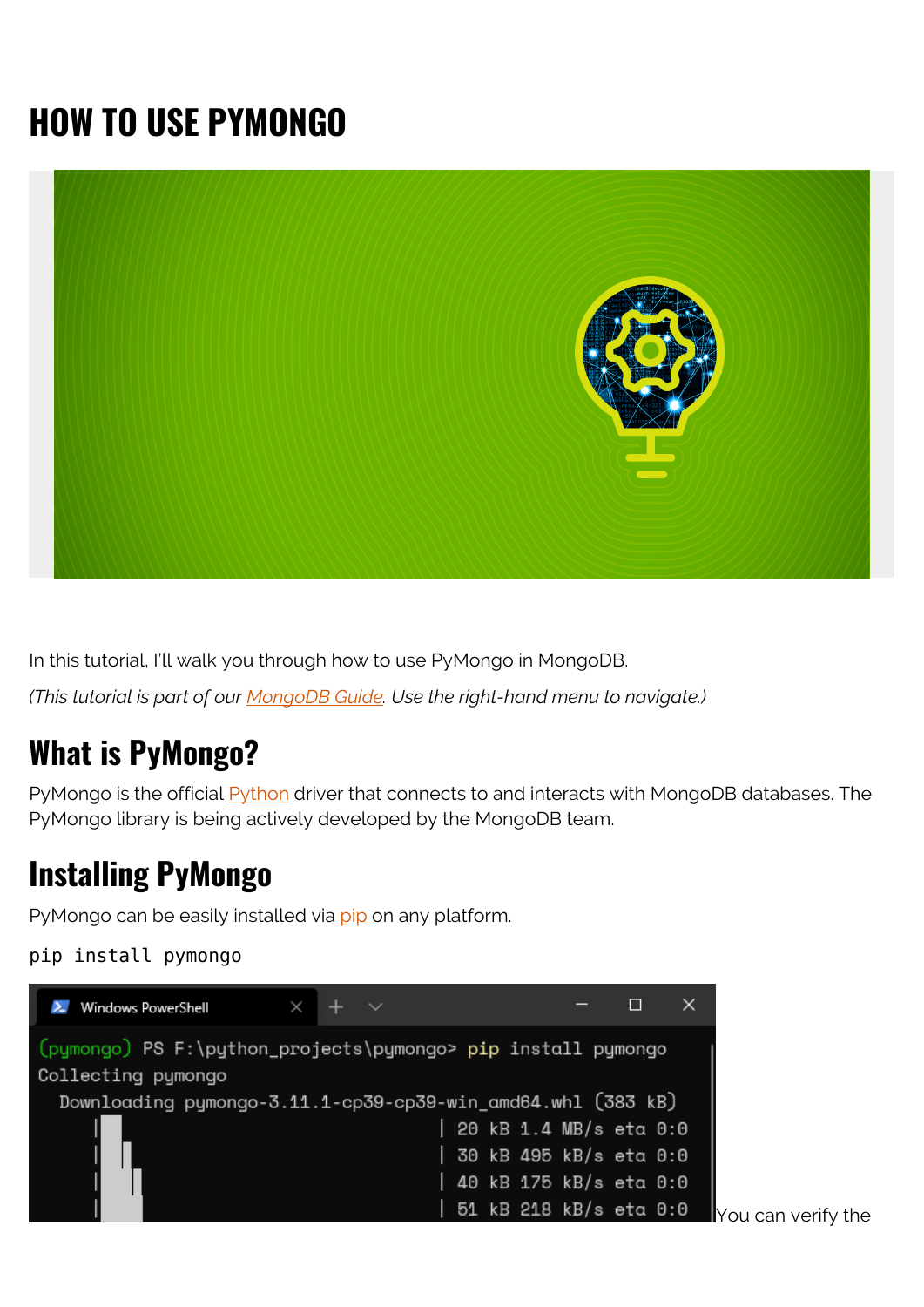PyMongo installation via pip or by trying to import the module to a Python file.

Checking via pip:

pip list --local



Let us create a

simple Python file where we import the PyMongo module. The import statement is wrapped in a tryexcept statement to write a message to the output based on the success or failure of the import statement.

```
try:
import pymongo
print("Module Import Successful")
except ImportError as error:
print("Module Import Error")
print(error)
```
[Running] python -u "f:\python\_projects\pymongo\test\_import.py" Module Import Successful

# **How to use PyMongo**

In this section, we will cover the basic usage of the PyMongo module and how it can be used to interact with a MongoDB installation. The MongoDB server details used in this article are:

- $\cdot$  IP: 10.10.10.59
- Port: 27017

/etc/mongod.conf

# network interfaces net: port: 27017 bindIp: 127.0.0.1, 10.10.10.59

To allow access to the database, you need to add the external IP of the server to the bindIp parameter. You can find it in the network section of the "mongod.conf" file.

Here are the actions that I'll show you how to do:

- [Connect to MongoDB install](#page--1-0)
- [Obtain collections from database](#page--1-0)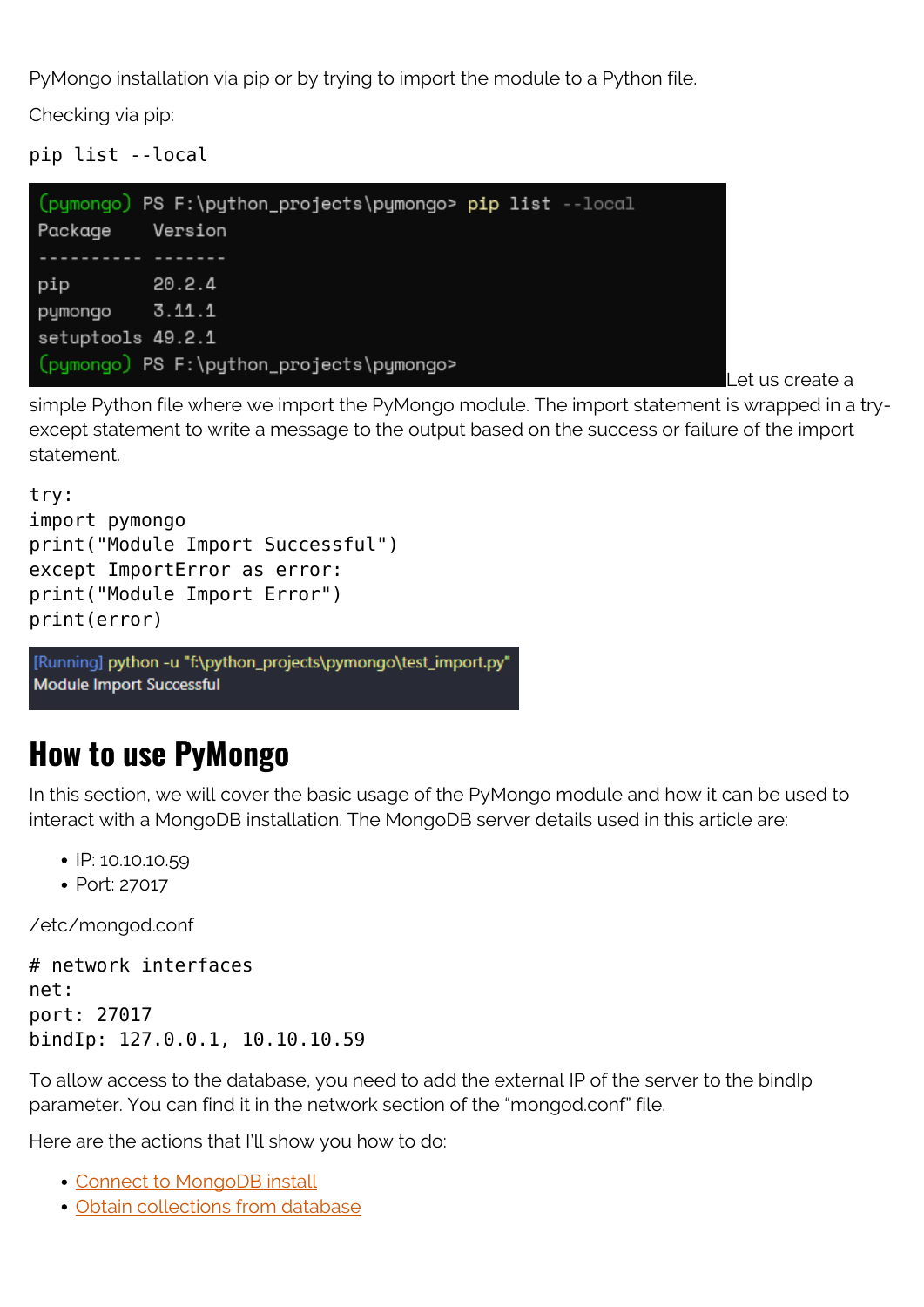- [Find documents in a collection](#page--1-0)
- [Find one document](#page--1-0)
- [Create a database, collection & document](#page--1-0)
- [Insert documents to a collection](#page--1-0)
- [Update documents](#page--1-0)
- [Delete documents, collections & databases](#page--1-0)

# **Connecting to the MongoDB install**

There are two ways to define the connection string:

- Using IP and Port
- Using a MongoURL

```
from pymongo import MongoClient
client = MongoClient('10.10.10.59', 27017)
# Alternative Connection Method - MongoURL Format
# client = MongoClient('mongodb://10.10.10.59:27017')
print(client.server_info())
```
Result:

[Running] python -u "f:\python\_projects\pymongo\connection.py"

{'version': '4.4.2', 'gitVersion': '15e73dc5738d2278b688f8929aee605fe4279b0e', 'modules': [], 'allocator': 'tcmalloc', 'javascriptEngine': 'mozjs', 'sysInfo': 'deprecated', 'versionArray': [4, 4, 2, 0], 'openssl': {'running': 'OpenSSL 1.1.1f 31 Mar 2020', 'compiled': 'OpenSSL 1.1.1f 31 Mar 2020'}, 'buildEnvironment': {'distmod': 'ubuntu2004', 'distarch': 'x86\_64', 'cc': '/opt/mongodbtoolchain/v3/bin/gcc: gcc (GCC) 8.2.0', 'ccflags': '-fno-omit-frame-pointer -fno-strict-aliasing -fasynchronous-unwind-tables -ggdb -pthread -Wall

this example, we have established the connection by creating a new instance of the MongoClient Class with the MongoDB server IP and port. Then we call the **server\_info()** function to obtain the data about the MongoDB server instance.

In

In the next example, we call the function **list\_database\_names()** to get a list of all the databases.

from pymongo import MongoClient client = MongoClient('10.10.10.59', 27017) print(client.list database names())

Result:

[Running] python -u "f:\python\_projects\pymongo\connection.py" ['admin', 'config', 'local', 'students', 'vehicles']

# **Obtaining collections from a database**

Using the **list\_collection\_names** method, we can obtain a list of collections from a specified database object. The **include\_system\_collection** is set to False to exclude any collections created by the system itself.

from pymongo import MongoClient # Create Connection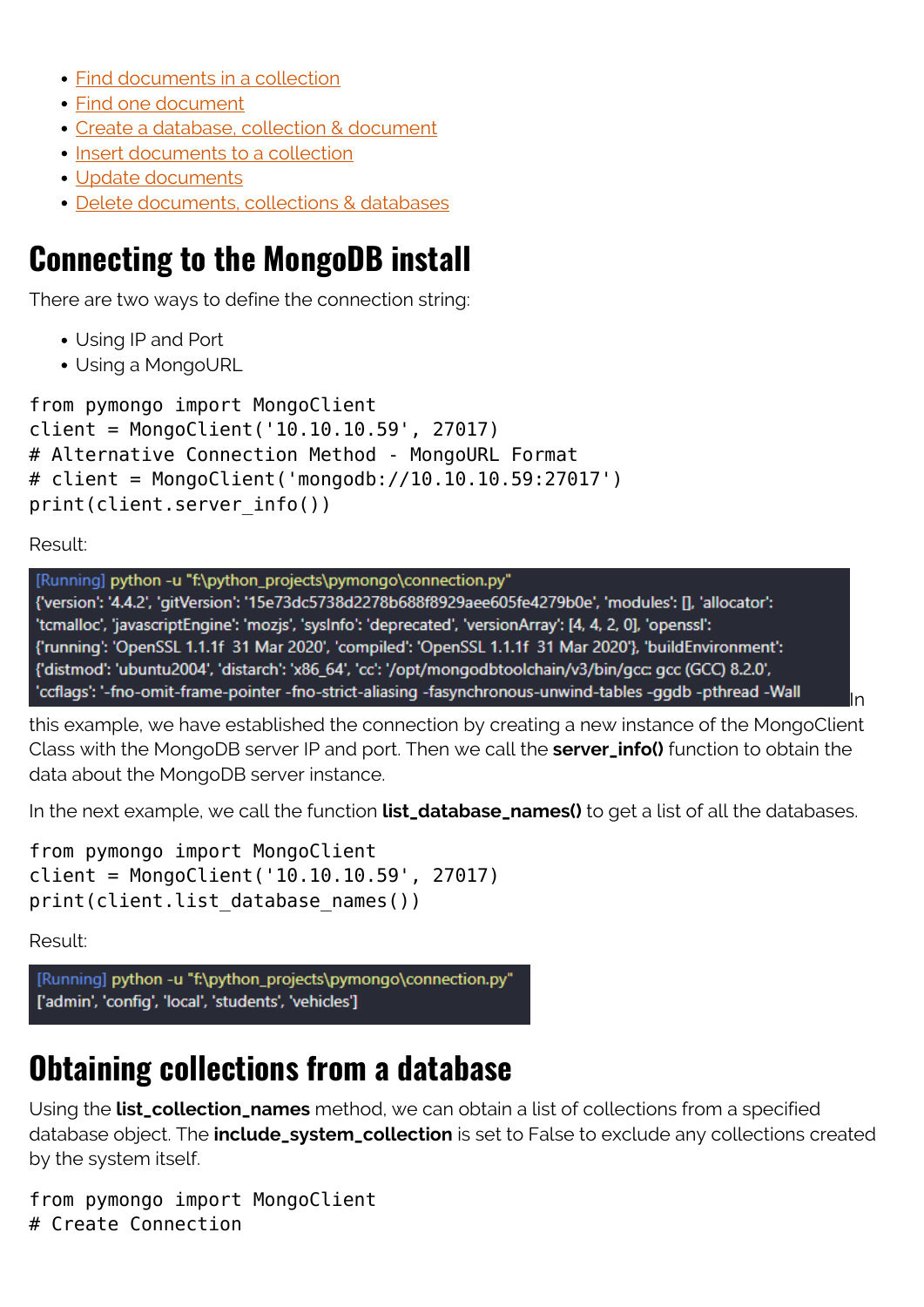```
client = MongoClient('10.10.10.59', 27017)
# Select the Database
database = client.students
# Alternative Declaration Method
# database = client
# Get List of Collections
collection = database.list_collection_names(include_system_collections=False)
print(collection)
```
[Running] python -u "f:\python\_projects\pymongo\get\_details.py" ['student\_grades']

# **Finding documents in a collection**

You can use the **find()** method to search for any document in a Collection. Let's do an example to understand it better.

from pymongo import MongoClient # Create Connection client = MongoClient('10.10.10.59', 27017) # Select the Database database = client.students # Get Details of the specified Collection collection = database # Print each Document for studentinfo in collection.find(): print(studentinfo)

Result:

[Running] python -u "f:\python\_projects\pymongo\get\_details.py" {'\_id': ObjectId('5fbed0cba94306028d2d751f'), 'name': 'Barry', 'grades': [85.0, 68.0, 75.0, 95.0, 100.0]} {'\_id': ObjectId('5fbed0faa94306028d2d7520'), 'name': 'Sally', 'grades': [77.0, 65.0, 60.0]} {'\_id': ObjectId('5fbed116a94306028d2d7521'), 'name': 'Jake', 'grades': [100.0, 97.0]} {'\_id': ObjectId('5fbed133a94306028d2d7522'), 'name': 'Mike', 'grades': [64.0, 70.0, 55.0, 51.0]}

You can use

several other MongoDB operators, like [projection,](https://blogs.bmc.com/blogs/mongodb-projection-operators/) [push and pull](https://blogs.bmc.com/blogs/mongodb-push-pull/), and [sort](https://blogs.bmc.com/blogs/mongodb-sorting/), within the find() method to filter the output.

In our next example, we use the MongoDB projection operator to filter out the "\_id" field and sort the resulting data set in descending order.

from pymongo import MongoClient

```
# Create Connection
client = MongoClient('10.10.10.59', 27017)
# Select the Database
database = client.students
```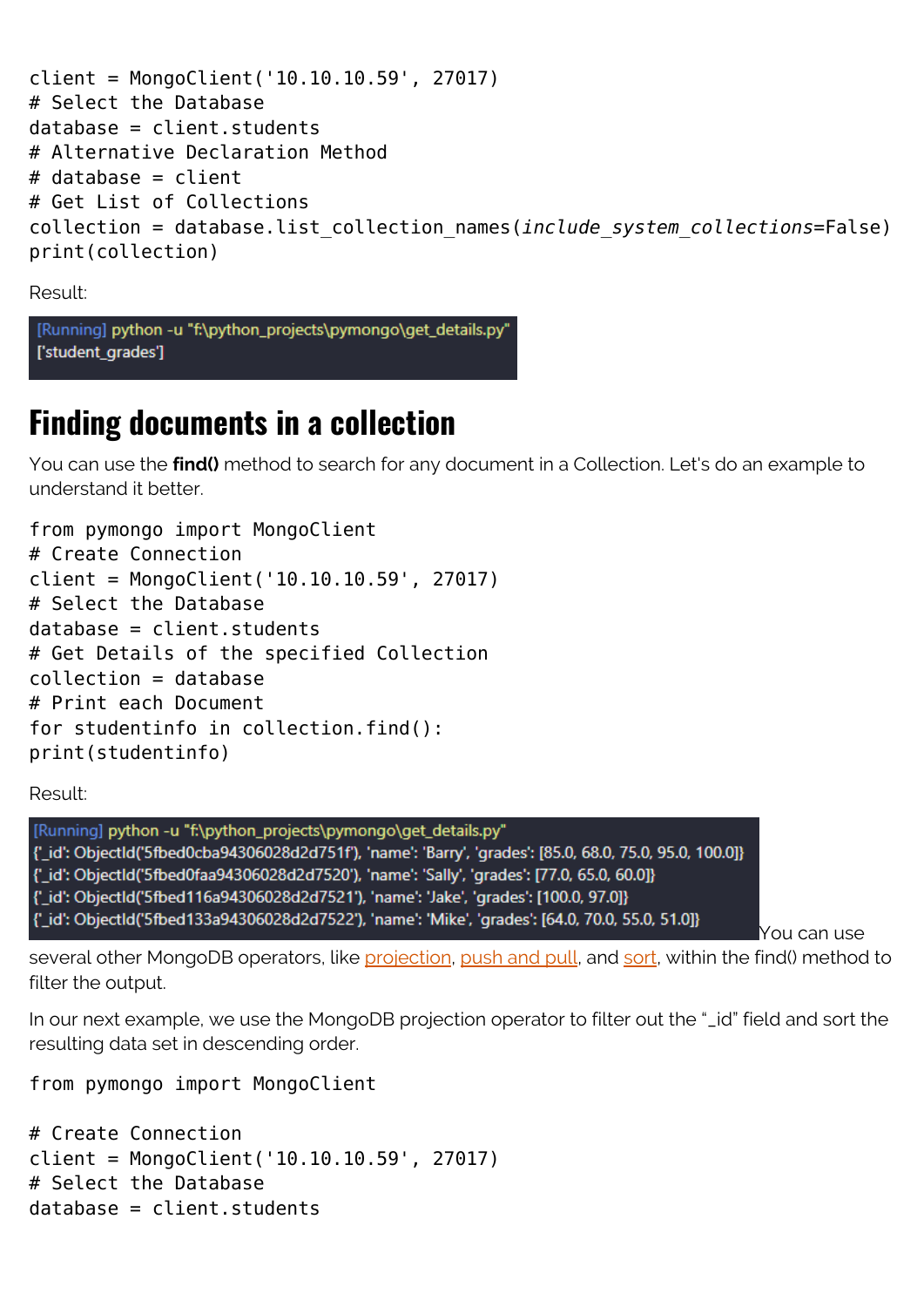```
# Get Details of the specified Collection
collection = database
# Print each Document
for studentinfo in collection.find({},{{}'} id':0}).sort('name',-1):
print(studentinfo)
```


# **Finding one document from a collection**

PyMongo provides the find\_one() and find() methods to find a single document from a collection:

- The **find\_one() method** will return the first document according to the given conditions.
- The **find() method** will return a Cursor object, which is an iterable object that contains additional helper methods to transform the data.

# **The find\_one() Method**

```
from pymongo import MongoClient
# Create Connection
client = MongoClient('10.10.10.59', 27017)
# Select the Database
database = client.students
# Get Details of the specified Collection
collection = database
studentinfo = collection.find one({\text{ 'name': 'Mike'}})
print(studentinfo)
```
Result**:**

[Running] python -u "f:\python\_projects\pymongo\get\_details.py" {'\_id': ObjectId('5fbed133a94306028d2d7522'), 'name': 'Mike', 'grades': [64.0, 70.0, 55.0, 51.0]}

### **The find() method**

```
from pymongo import MongoClient
# Create Connection
client = MongoClient('10.10.10.59', 27017)
# Select the Database
database = client.students
# Get Details of the specified Collection
collection = database
studentinfo = collection.find({'name':'Mike'})
```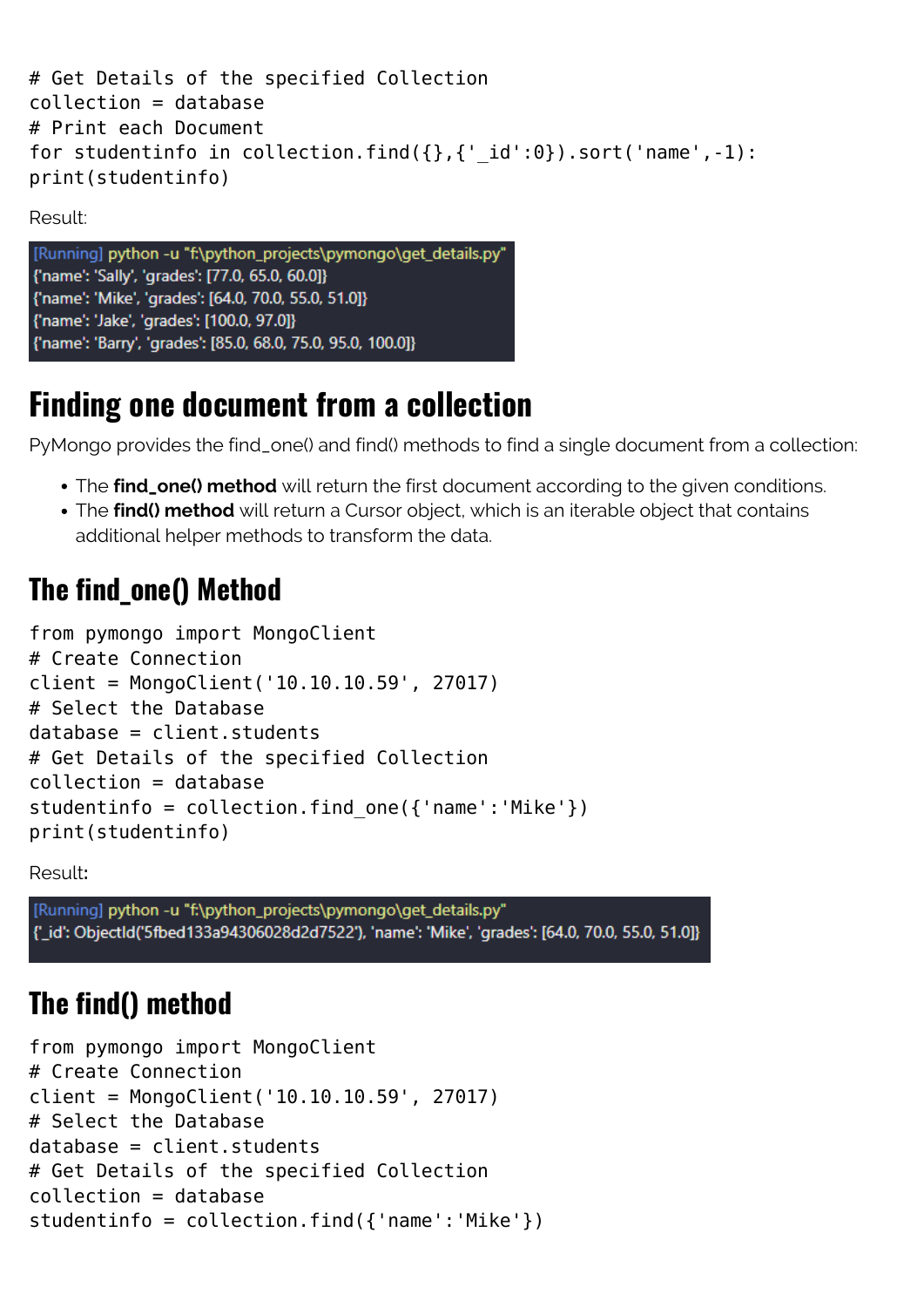#### print(studentinfo)

Result:

[Running] python -u "f:\python\_projects\pymongo\get\_details.py" <pymongo.cursor.Cursor object at 0x000001CB4E7C0D60>

To obtain a readable output, we can use a

loop to iterate the object.

from pymongo import MongoClient

```
# Create Connection
client = MongoClient('10.10.10.59', 27017)
# Select the Database
database = client.students
# Get Details of the specified Collection
collection = database
studentinfo = collection.find({'name': 'Make'}})# print(studentinfo)
# Print each Document
for student in studentinfo:
print(student)
```
Result:

[Running] python -u "f:\python\_projects\pymongo\get\_details.py" {'\_id': ObjectId('5fbed133a94306028d2d7522'), 'name': 'Mike', 'grades': [64.0, 70.0, 55.0, 51.0]}

# **Creating a database, collection & document**

In this section, we'll look at how to create a database and a collection, and how to insert documents into the new collection. MongoDB will not create a database until there is at least one document in the database.

The following example demonstrates how to create a database called "food" with a "dessert" collection with a single document using the **insert\_one()** method. PyMongo automatically creates a new database if the selected database is not available.

```
from pymongo import MongoClient
# Create Connection
client = MongoClient('10.10.10.59', 27017)
print(f"Existing Databases")
print(client.list database names())
# Create a New Database - dictionary style
database foods = client
# Alternative method for simple strings #
# database = client.foods
# Create a Collection - dictionary style
col desserts = database foods
# Insert a Single Document
```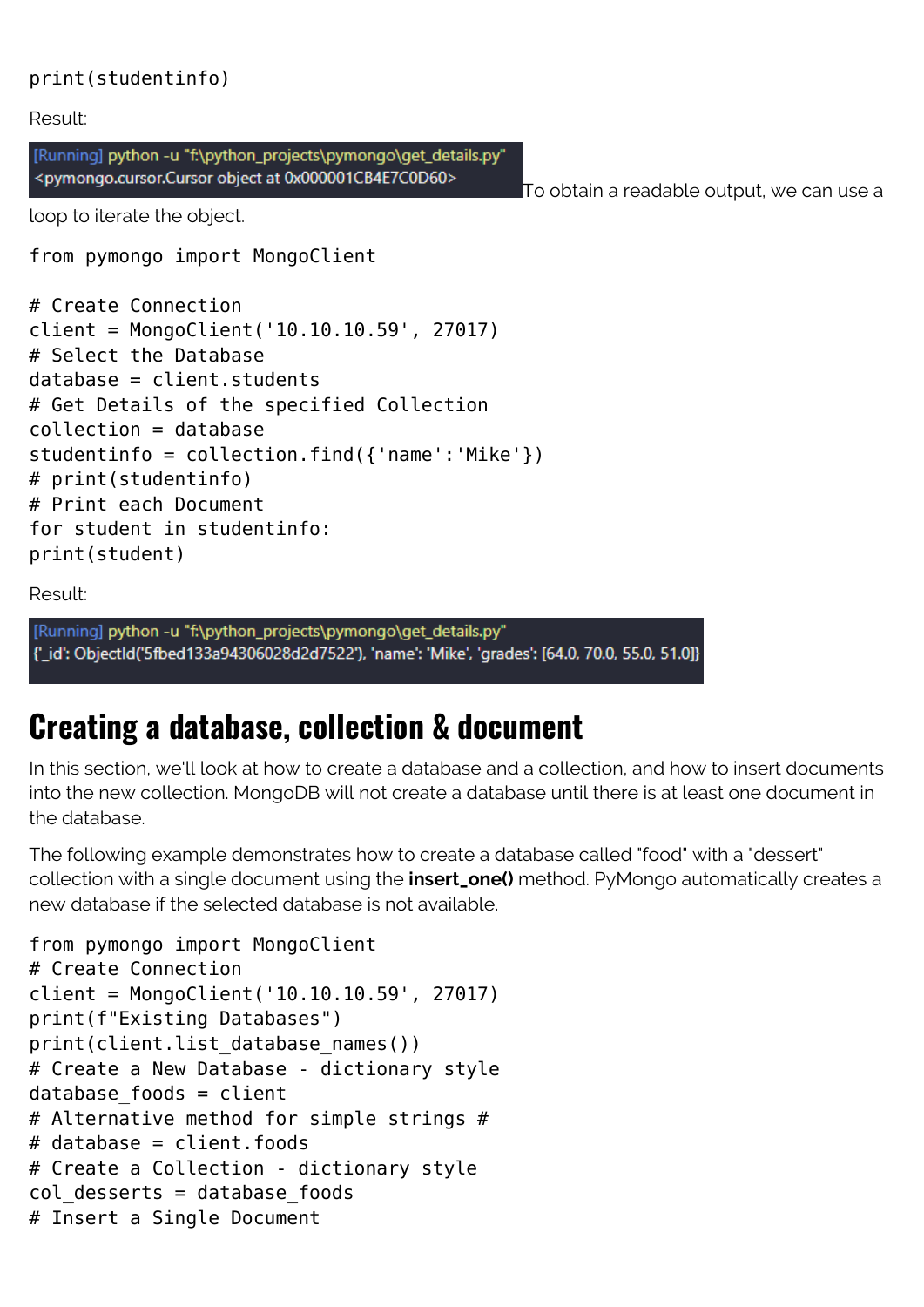```
document = {'name': 'chocolate cake', 'price': 20, 'ingredients':}
col desserts.insert one(document)
print(f"\nVerify the New Database")
print(client.list database names())
print(f"\nCollections in the Database foods")
print(database foods.list collection names())
print(f"\nDocuments in the desserts Collection")
desert = col desserts.find()# Print each Document
for des in dessert:
print(des)
```
[Running] python -u "f:\python\_projects\pymongo\create.py" **Existing Databases** ['admin', 'config', 'local', 'students', 'vehicles']

Verify the New Database ['admin', 'config', 'foods', 'local', 'students', 'vehicles']

```
Collections in the Database foods
l'desserts'l
```
Documents in the desserts Collection {'\_id': ObjectId('5fc5b1dceee42b7f3ad5e827'), 'name': 'chocolate cake', 'price': 20, 'ingredients': ['chocolate', 'flour', 'eggs']}

# **Inserting documents to a collection**

PyMongo provides two methods to insert documents as insert\_one() and insert\_many():

- **Insert\_one()** is used to insert a single document
- **Insert\_many()** inserts multiple documents.

Let's see a couple of examples of that with the "desserts" collection.

#### **Inserting a single document**

```
from pymongo import MongoClient
# Create Connection
client = MongoClient('10.10.10.59', 27017)
database foods = client
col desserts = database foods
print(f"\nAll Documents in the desserts Collection")
desert = col desserts.find()# Print each Document
for des in dessert:
print(des)
# Insert a Single Document
```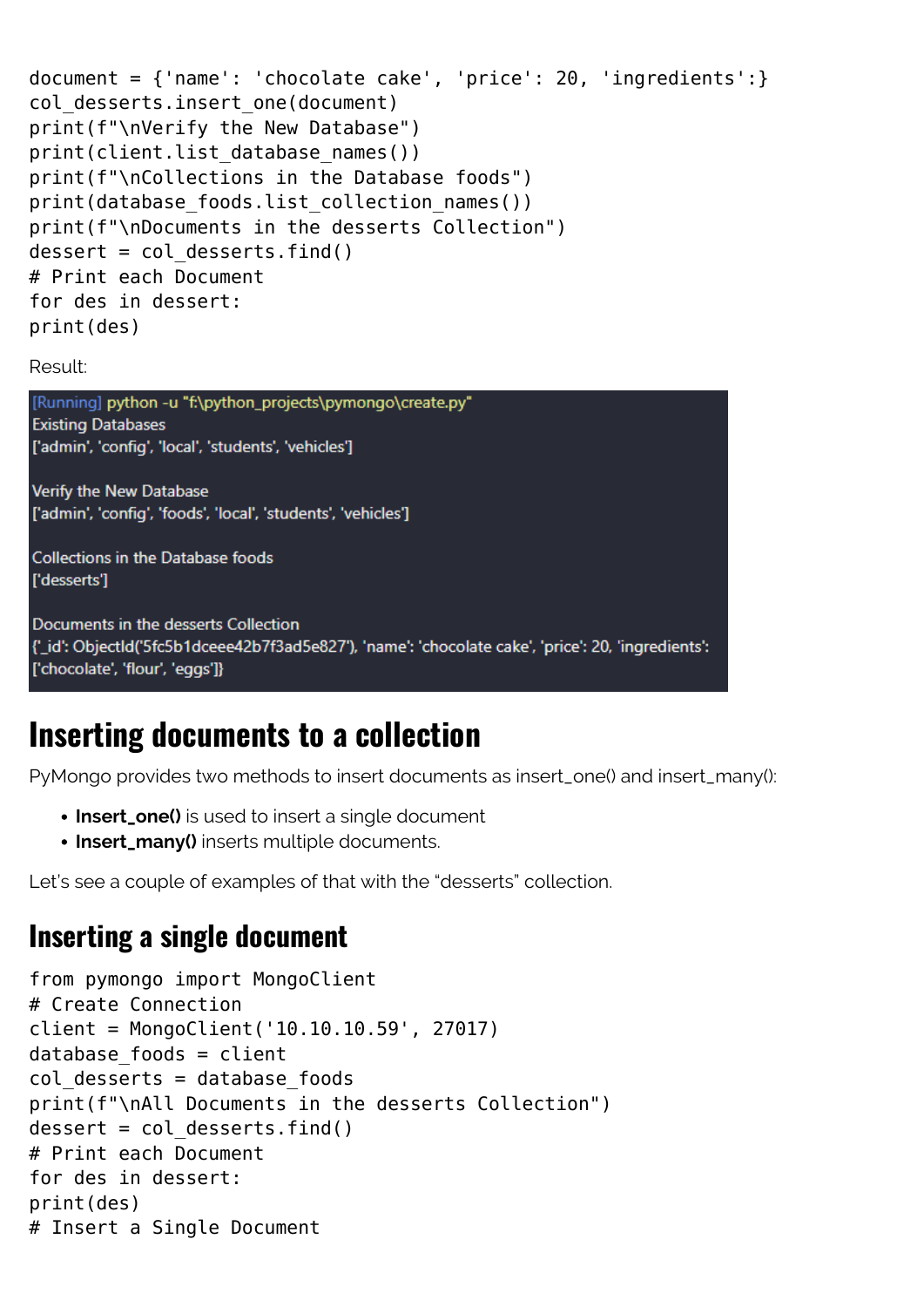```
document = {\text{ 'name': 'ice cream', 'price': 10, 'ingredients':}}col desserts.insert one(document)
print(f"\nAfter Insert")
desert = col desserts.find()# Print each Document
for des in dessert:
print(des)
```
[Running] python -u "f:\python\_projects\pymongo\insert.py"

All Documents in the desserts Collection {'\_id': ObjectId('5fc5b1dceee42b7f3ad5e827'), 'name': 'chocolate cake', 'price': 20, 'ingredients': ['chocolate', 'flour', 'eggs']}

**After Insert** {'id': ObjectId('5fc5b1dceee42b7f3ad5e827'), 'name': 'chocolate cake', 'price': 20, 'ingredients': ['chocolate', 'flour', 'eggs']} {'\_id': ObjectId('5fc5b76db3c385c04f01245f'), 'name': 'ice cream', 'price': 10, 'ingredients': ['milk', 'vanilla extract', 'eggs', 'heavy cream', 'sugar']}

#### **Inserting multiple documents**

```
from pymongo import MongoClient
# Create Connection
client = MongoClient('10.10.10.59', 27017)
database foods = client
col desserts = database foods
documents = \},
{'name': 'chocolate chip cookies', 'price': 3, 'ingredients':},
{'name': 'banana pudding', 'price': 10, 'ingredients':}
]
col desserts.insert many(documents)
dessert = col desserts.find(\{ \},\{ ' id':0})
# Print each Document
for des in dessert:
print(des)
Result:
```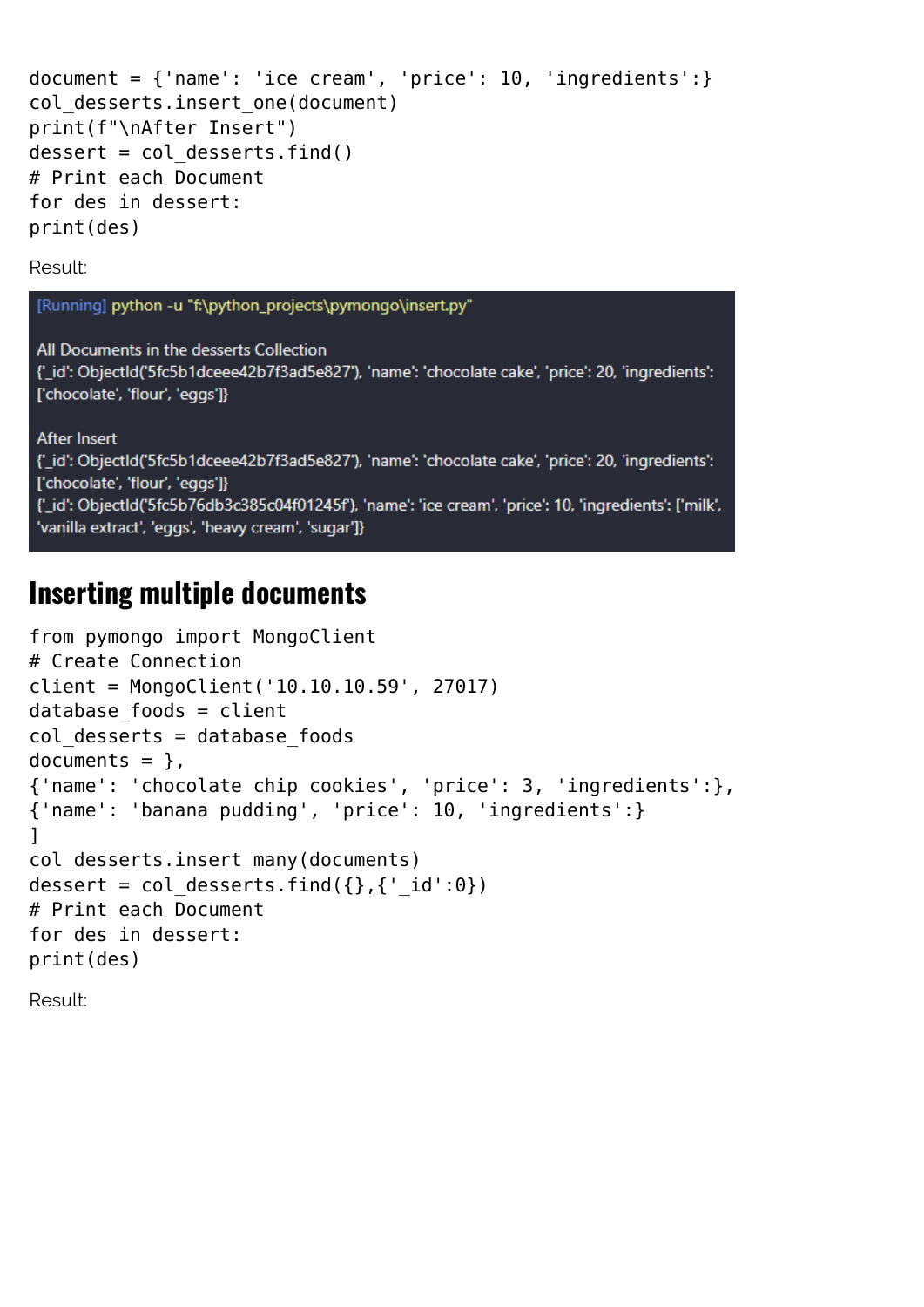[Running] python -u "f:\python\_projects\pymongo\insert.py" {'id': ObjectId('5fc5b1dceee42b7f3ad5e827'), 'name': 'chocolate cake', 'price': 20, 'ingredients': ['chocolate', 'flour', 'eggs']} {'id': ObjectId('5fc5b76db3c385c04f01245f'), 'name': 'ice cream', 'price': 10, 'ingredients': ['milk', 'vanilla extract', 'eggs', 'heavy cream', 'sugar']} {'\_id': ObjectId('5fc5ebe4abb99571485ce8ef'), 'name': 'pumpkin pie', 'price': 15, 'ingredients': ['pumpkin', 'condensed milk', 'eggs', 'cinnamon']} {'\_id': ObjectId('5fc5ebe4abb99571485ce8f0'), 'name': 'chocolate chip cookies', 'price': 3, 'ingredients': ['chocolate chips', 'butter', 'white sugar', 'flour', 'vanilla extract']} {' id': ObjectId('5fc5ebe4abb99571485ce8f1'), 'name': 'banana pudding', 'price': 10, 'ingredients': ['banana', 'white sugar', 'milk', 'flour', 'salt']}

# **Updating documents**

The methods **update\_one()** and **update\_many()** are used to update a single document or multiple documents. The following examples demonstrate how each of these methods can be used.

### **Updating a single document**

In this example, we update the "price" field of a document specified by the "\_id" field. For this, you need to import the ObjectId class from the "bson" module.

In this example, we have updated the price of a chocolate cookie to be 5.

```
from pymongo import MongoClient
from bson.objectid import ObjectId
# Create Connection
client = MongoClient('10.10.10.59', 27017)
database foods = client
col desserts = database foods
document = \{' id': ObjectId('5fc5ebe4abb99571485ce8f0')}
updated values = {'%set': {'}price': 5}}# Update the Document
col desserts.update one(document, updated values)
# Find the Updated Document
updated doc = col desserts.find one(\{ ' id':
ObjectId('5fc5ebe4abb99571485ce8f0')})
print(updated_doc)
```
Result:

[Running] python -u "f:\python\_projects\pymongo\update.py" {' id': ObjectId('5fc5ebe4abb99571485ce8f0'), 'name': 'chocolate chip cookies', 'price': 5, 'ingredients': ['chocolate chips', 'butter', 'white sugar', 'flour', 'vanilla extract']}

### **Updating multiple documents**

In this example, we find all the documents whose "name" starts with the string "chocolate" using the \$regex operator. Then we increase their price by 5 using the **\$inc** operator.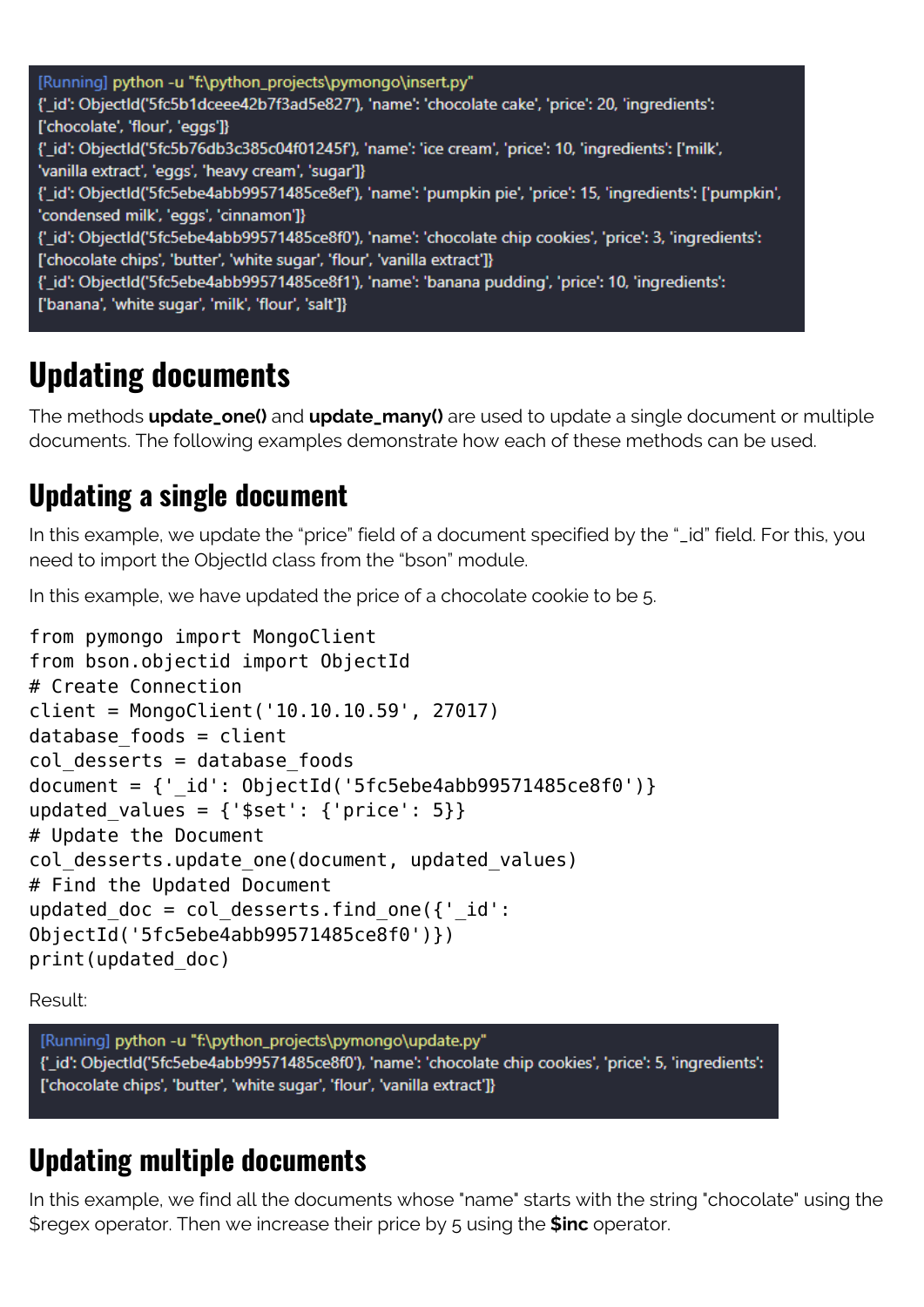```
from pymongo import MongoClient
# Create Connection
client = MongoClient('10.10.10.59', 27017)
database foods = client
col desserts = database foods
# Find Documents that starts with chocolate
document = {\{"name": {\{ "$regex": "^chocolate"}}
# Increase the existing value by five
updated values = {'%inc': {'}price': 5}}# Update the Documents
col desserts.update many(document, updated values)
# Find the Updated Documents
for des in col desserts.find(\{ \},\{ ' id':0}):
print(des)
```
[Running] python -u "f:\python\_projects\pymongo\update.py" {'name': 'chocolate cake', 'price': 25, 'ingredients': ['chocolate', 'flour', 'eggs']} {'name': 'ice cream', 'price': 10, 'ingredients': ['milk', 'vanilla extract', 'eggs', 'heavy cream', 'sugar']} {'name': 'pumpkin pie', 'price': 15, 'ingredients': ['pumpkin', 'condensed milk', 'eggs', 'cinnamon']} {'name': 'chocolate chip cookies', 'price': 10, 'ingredients': ['chocolate chips', 'butter', 'white sugar', 'flour', 'vanilla extract']}

{'name': 'banana pudding', 'price': 10, 'ingredients': ['banana', 'white sugar', 'milk', 'flour', 'salt']}

# **Deleting documents, collections & databases**

Let us look at how "delete" works within PyMongo:

- The **delete\_one()** method deletes a single document.
- The **delete\_many()** method deletes multiple files.
- The **drop()** method deletes collections.
- The **drop\_database()** method deletes a database.

Let's look at an example for each use case.

#### **Deleting a single document**

We will delete a document using the "\_id" field as the identifier.

```
from pymongo import MongoClient
from bson.objectid import ObjectId
# Create Connection
client = MongoClient('10.10.10.59', 27017)
database foods = client
col desserts = database foods
document = \{' id': ObjectId('5fc5ebe4abb99571485ce8f0')}
# Delete the Document
col desserts.delete one(document)
```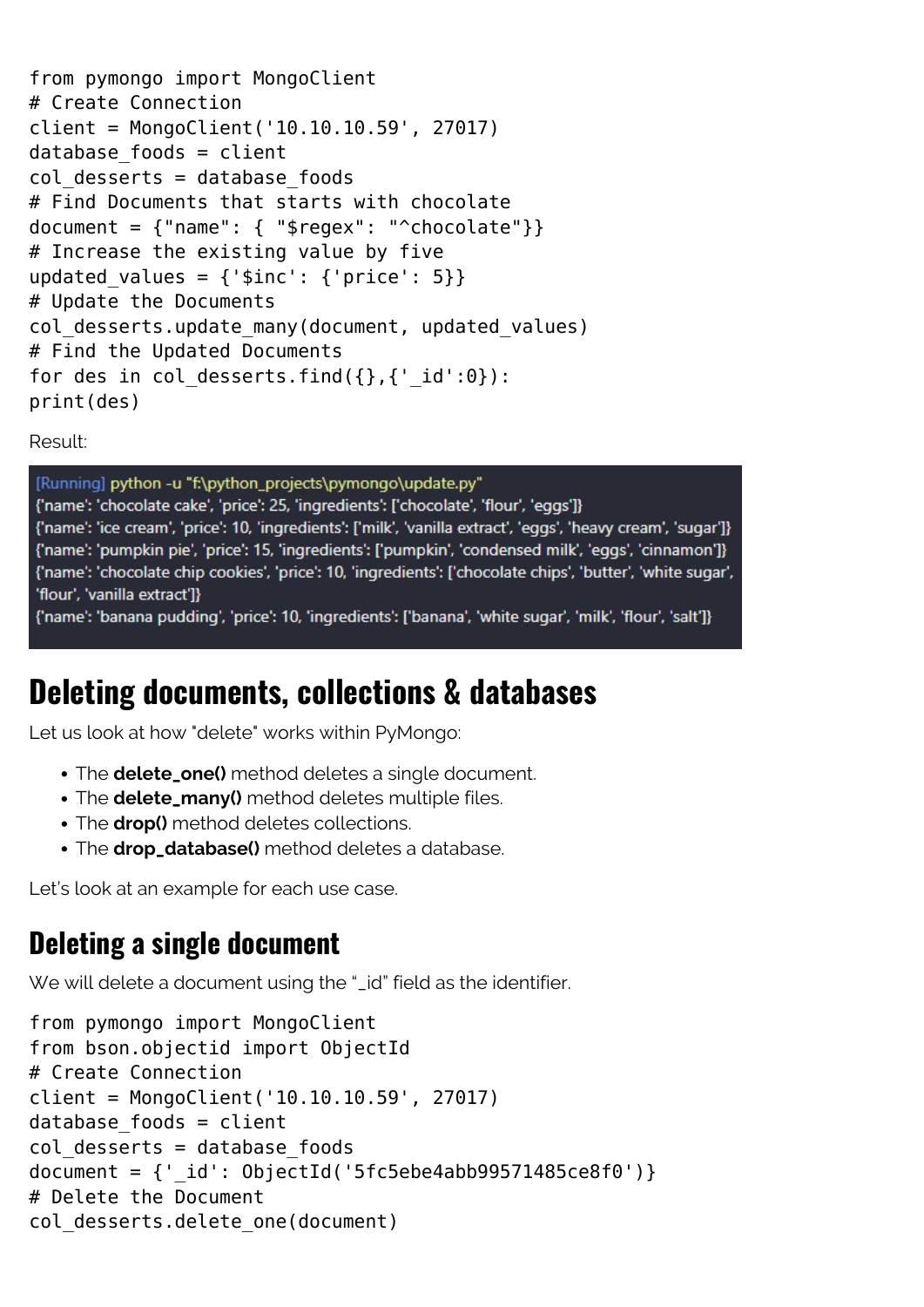```
# Find the Remaining Documents
for des in col desserts.find():
print(des)
```
[Running] python -u "f:\python\_projects\pymongo\delete.py" {'id': ObjectId('5fc5b1dceee42b7f3ad5e827'), 'name': 'chocolate cake', 'price': 25, 'ingredients': ['chocolate', 'flour', 'eggs']} {'\_id': ObjectId('5fc5b76db3c385c04f01245f'), 'name': 'ice cream', 'price': 10, 'ingredients': ['milk', 'vanilla extract', 'eggs', 'heavy cream', 'sugar']} {'\_id': ObjectId('5fc5ebe4abb99571485ce8ef'), 'name': 'pumpkin pie', 'price': 15, 'ingredients': ['pumpkin', 'condensed milk', 'eggs', 'cinnamon']} {'\_id': ObjectId('5fc5ebe4abb99571485ce8f1'), 'name': 'banana pudding', 'price': 10, 'ingredients': ['banana', 'white sugar', 'milk', 'flour', 'salt']}

#### **Deleting multiple documents**

We will delete all documents where the price is equal to or less than 10 from the "desserts" collection.

```
from pymongo import MongoClient
# Create Connection
client = MongoClient('10.10.10.59', 27017)
database foods = client
col desserts = database foods
# Select only documents where price is less than or equal to 10
document = {\{ 'price': \{ 'slice': 10 } \} }# Delete the Document
col desserts.delete many(document)
# Find the Remaining Documents
for des in col desserts.find():
print(des)
```
Result:

[Running] python -u "f:\python\_projects\pymongo\delete.py" {'id': ObjectId('5fc5b1dceee42b7f3ad5e827'), 'name': 'chocolate cake', 'price': 25, 'ingredients': ['chocolate', 'flour', 'eggs']} {'\_id': ObjectId('5fc5ebe4abb99571485ce8ef'), 'name': 'pumpkin pie', 'price': 15, 'ingredients': ['pumpkin', 'condensed milk', 'eggs', 'cinnamon']}

#### **Deleting a collection**

A MongoDB collection can be deleted using the drop() method. Here's how to drop the complete "desserts" collection from our food database.

from pymongo import MongoClient # Create Connection client = MongoClient('10.10.10.59', 27017)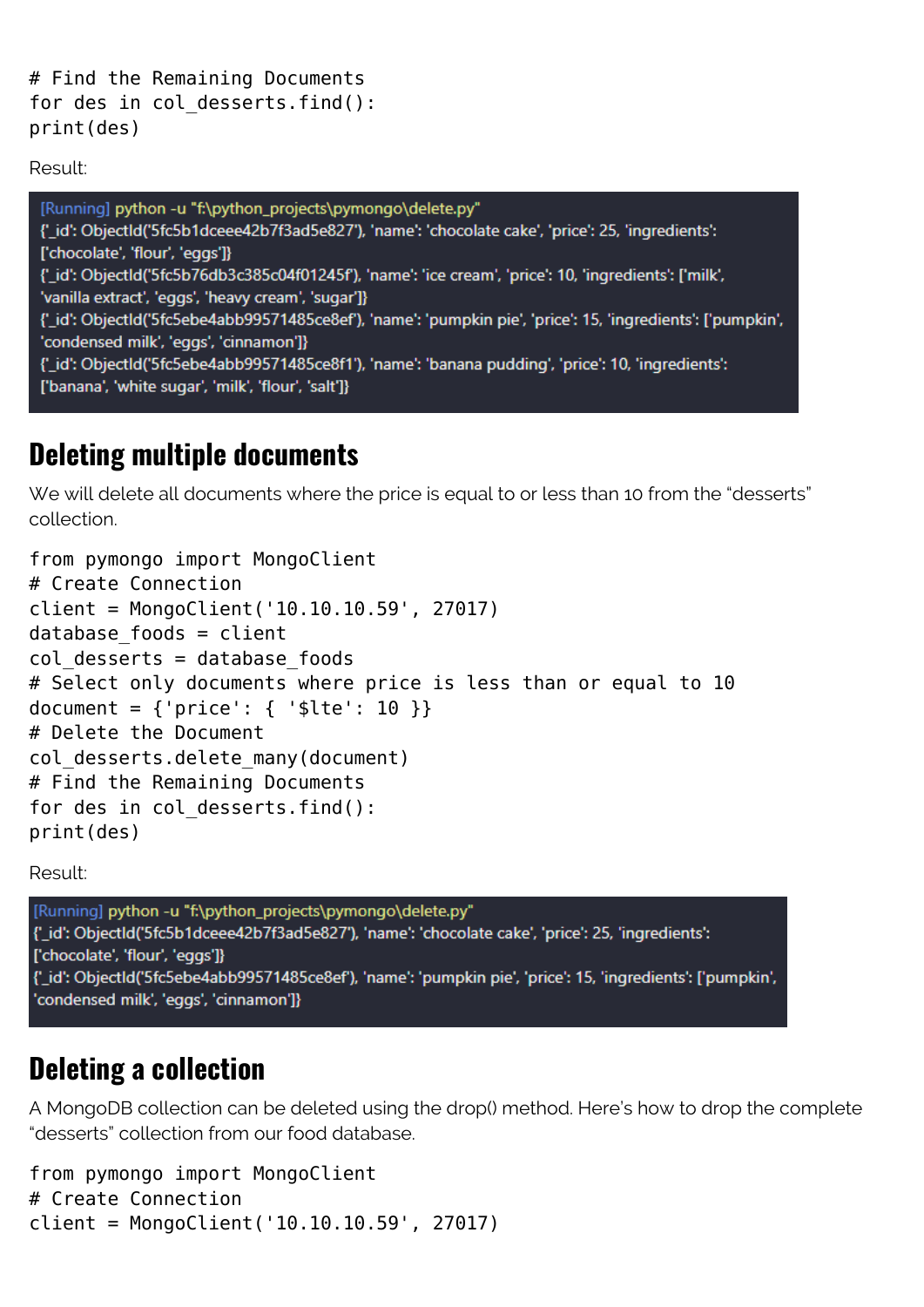```
database foods = client
# Check currently available collections
print(database_foods.list_collection_names())
# Delete the collection
col desserts = database foods
col_desserts.drop()
# Print the remaining collections
print(database foods.list collection names())
```
[Running] python -u "f:\python\_projects\pymongo\delete.py" ['desserts']  $\mathbf{u}$ 

The second print statement is empty as we

have deleted the only collection from the "foods" database.

### **Deleting the database**

The example below shows you how to delete a complete database with all its collections and documents. We will delete the "students" using the drop\_database() method.

```
from pymongo import MongoClient
# Create Connection
client = MongoClient('10.10.10.59', 27017)
# List all databases
print(client.list database names())
# Check for Data within the database
database students = client
print('')
print(database_students.list_collection_names())
# Delete the complete database
client.drop_database('students')
# Verify the Deletion
print('')
print(client.list database names())
```
Result:



['student\_grades']

['admin', 'config', 'local', 'vehicles']

As you can see, the "students" database is

completely removed.

That's it for this tutorial. If you want to learn further about PyMongo, the best source is their [documentation](https://pymongo.readthedocs.io/en/stable/index.html).